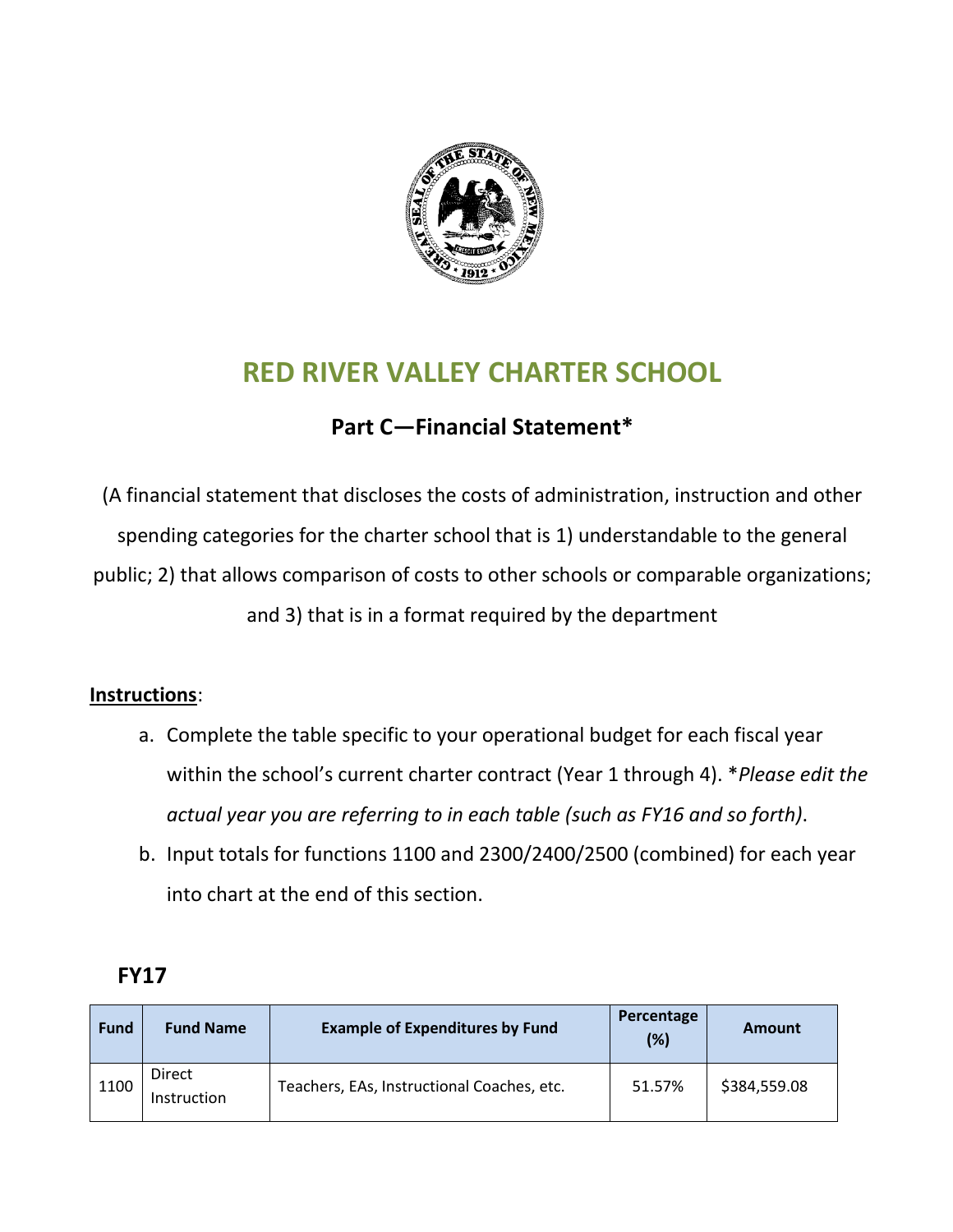| 2100                                                                                                                                                                                    | Student<br>Support            | Social Workers, Counseling, Ancillary Services,<br>etc.                                                       | 8.83%   | \$65,856.96  |
|-----------------------------------------------------------------------------------------------------------------------------------------------------------------------------------------|-------------------------------|---------------------------------------------------------------------------------------------------------------|---------|--------------|
| 2200                                                                                                                                                                                    | Instructional<br>Support      | Library/Media Services, Instructional-Related<br>Technology, Academic Student Assessment,<br>etc.             | 0.04%   | \$317.10     |
| 2300                                                                                                                                                                                    | Central<br>Administration     | Governance Council, Executive<br>Administration, Community Relations, etc.                                    | 2.14%   | \$15,979.32  |
| 2400                                                                                                                                                                                    | School<br>Administration      | School Administrator, etc.                                                                                    | 21.21%  | \$158,141.62 |
| 2500                                                                                                                                                                                    | Central<br>Services           | Business Manager, Human Resources,<br>Printing, Technology Services, etc.                                     | 9.55%   | \$71,197.21  |
| 2600                                                                                                                                                                                    | Maintenance<br>and Operations | Maintenance and Operations of Buildings,<br>Upkeep of Grounds and Vehicles, Security,<br>Safety, Etc.         | 4.87%   | \$36,531.73  |
|                                                                                                                                                                                         | Other                         | PED Grant Initiatives, PreK, state grants,<br>Next Gen, CTE, digital technology,<br>extended learning and K5+ | 1.79%   | \$13,360.00  |
| <b>Grand Total</b>                                                                                                                                                                      |                               |                                                                                                               | 100.00% | \$745,763.02 |
| Total Amount of Operational Dollars Going Directly to Supporting<br>Student Success (Includes Direct Instruction, Student Support,<br>Instructional Support, and School Administration) |                               |                                                                                                               | 81.64%  | \$608,874.76 |

| <b>Fund</b> | <b>Fund Name</b>             | <b>Example of Expenditures by Fund</b>                                                            | Percentage<br>(%) | Amount       |
|-------------|------------------------------|---------------------------------------------------------------------------------------------------|-------------------|--------------|
| 1100        | <b>Direct</b><br>Instruction | Teachers, EAs, Instructional Coaches, etc.                                                        | 49.47%            | \$341,820.76 |
| 2100        | Student<br>Support           | Social Workers, Counseling, Ancillary Services,<br>etc.                                           | 6.48%             | \$44,773.88  |
| 2200        | Instructional<br>Support     | Library/Media Services, Instructional-Related<br>Technology, Academic Student Assessment,<br>etc. | 0.07%             | \$490.09     |
| 2300        | Central<br>Administration    | Governance Council, Executive<br>Administration, Community Relations, etc.                        | 16.44%            | \$113,587.71 |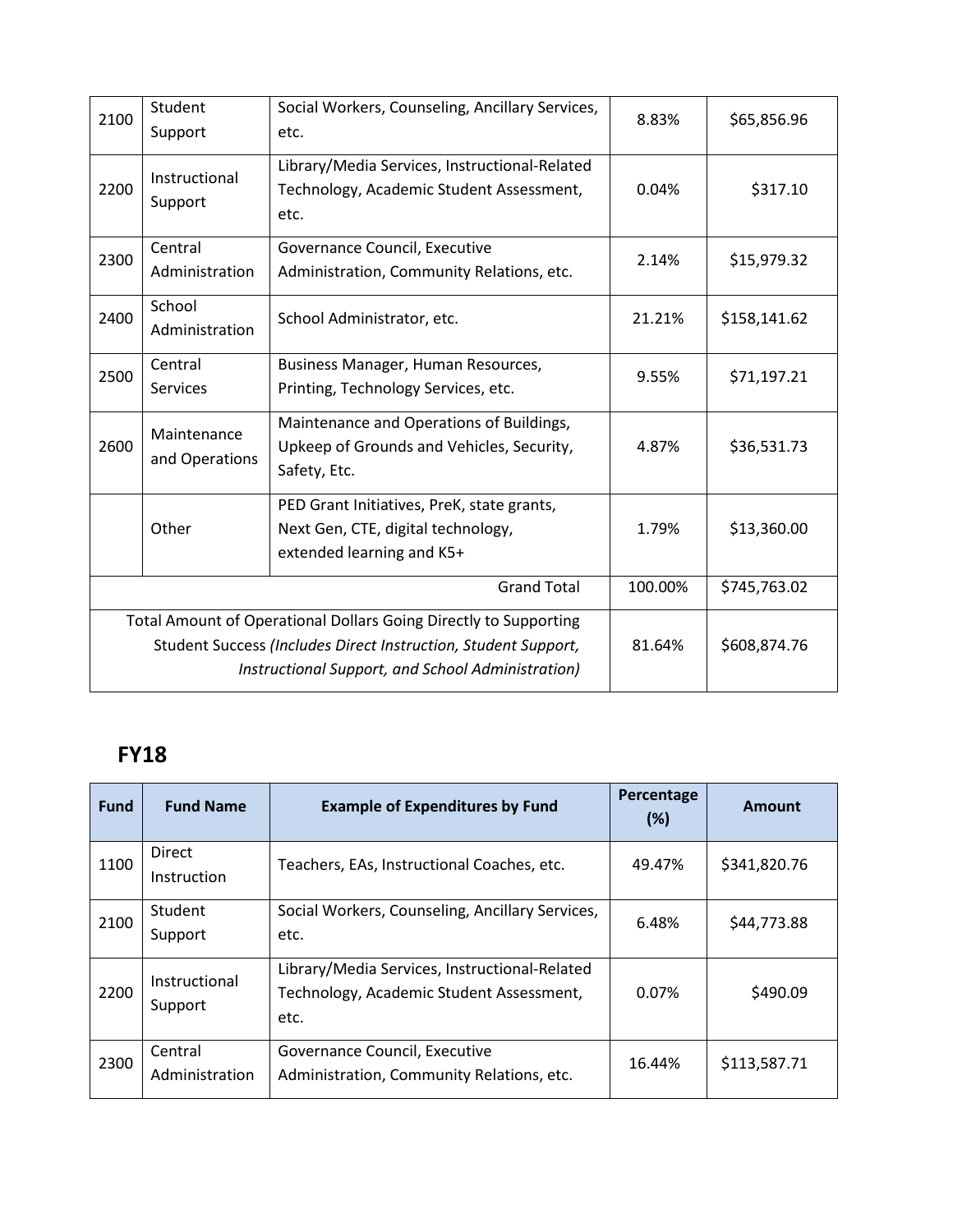| 2400                                                                                                                                                                                    | School<br>Administration      | School Administrator, etc.                                                                                    | 7.43%    | \$51,313.77  |
|-----------------------------------------------------------------------------------------------------------------------------------------------------------------------------------------|-------------------------------|---------------------------------------------------------------------------------------------------------------|----------|--------------|
| 2500                                                                                                                                                                                    | Central<br>Services           | Business Manager, Human Resources,<br>Printing, Technology Services, etc.                                     | 11.37%   | \$78,590.35  |
| 2600                                                                                                                                                                                    | Maintenance<br>and Operations | Maintenance and Operations of Buildings,<br>Upkeep of Grounds and Vehicles, Security,<br>Safety, Etc.         | 8.74%    | \$60,379.22  |
|                                                                                                                                                                                         | Other                         | PED Grant Initiatives, PreK, state grants,<br>Next Gen, CTE, digital technology,<br>extended learning and K5+ | $0.00\%$ | \$0.00       |
| <b>Grand Total</b>                                                                                                                                                                      |                               |                                                                                                               | 100.00%  | \$690,955.78 |
| Total Amount of Operational Dollars Going Directly to Supporting<br>Student Success (Includes Direct Instruction, Student Support,<br>Instructional Support, and School Administration) |                               |                                                                                                               | 63.45%   | \$438,398.50 |

| <b>Fund</b> | <b>Fund Name</b>              | <b>Example of Expenditures by Fund</b>                                                                | Percentage<br>(%) | <b>Amount</b> |
|-------------|-------------------------------|-------------------------------------------------------------------------------------------------------|-------------------|---------------|
| 1100        | <b>Direct</b><br>Instruction  | Teachers, EAs, Instructional Coaches, etc.                                                            | 51.42%            | \$397,852.30  |
| 2100        | Student<br>Support            | Social Workers, Counseling, Ancillary Services,<br>etc.                                               | 7.78%             | \$60,181.31   |
| 2200        | Instructional<br>Support      | Library/Media Services, Instructional-Related<br>Technology, Academic Student Assessment,<br>etc.     | 0.04%             | \$332.32      |
| 2300        | Central<br>Administration     | Governance Council, Executive<br>Administration, Community Relations, etc.                            | 14.57%            | \$112,712.47  |
| 2400        | School<br>Administration      | School Administrator, etc.                                                                            | 7.35%             | \$56,844.99   |
| 2500        | Central<br>Services           | Business Manager, Human Resources,<br>Printing, Technology Services, etc.                             | 9.77%             | \$75,584.91   |
| 2600        | Maintenance<br>and Operations | Maintenance and Operations of Buildings,<br>Upkeep of Grounds and Vehicles, Security,<br>Safety, Etc. | 8.91%             | \$68,912.92   |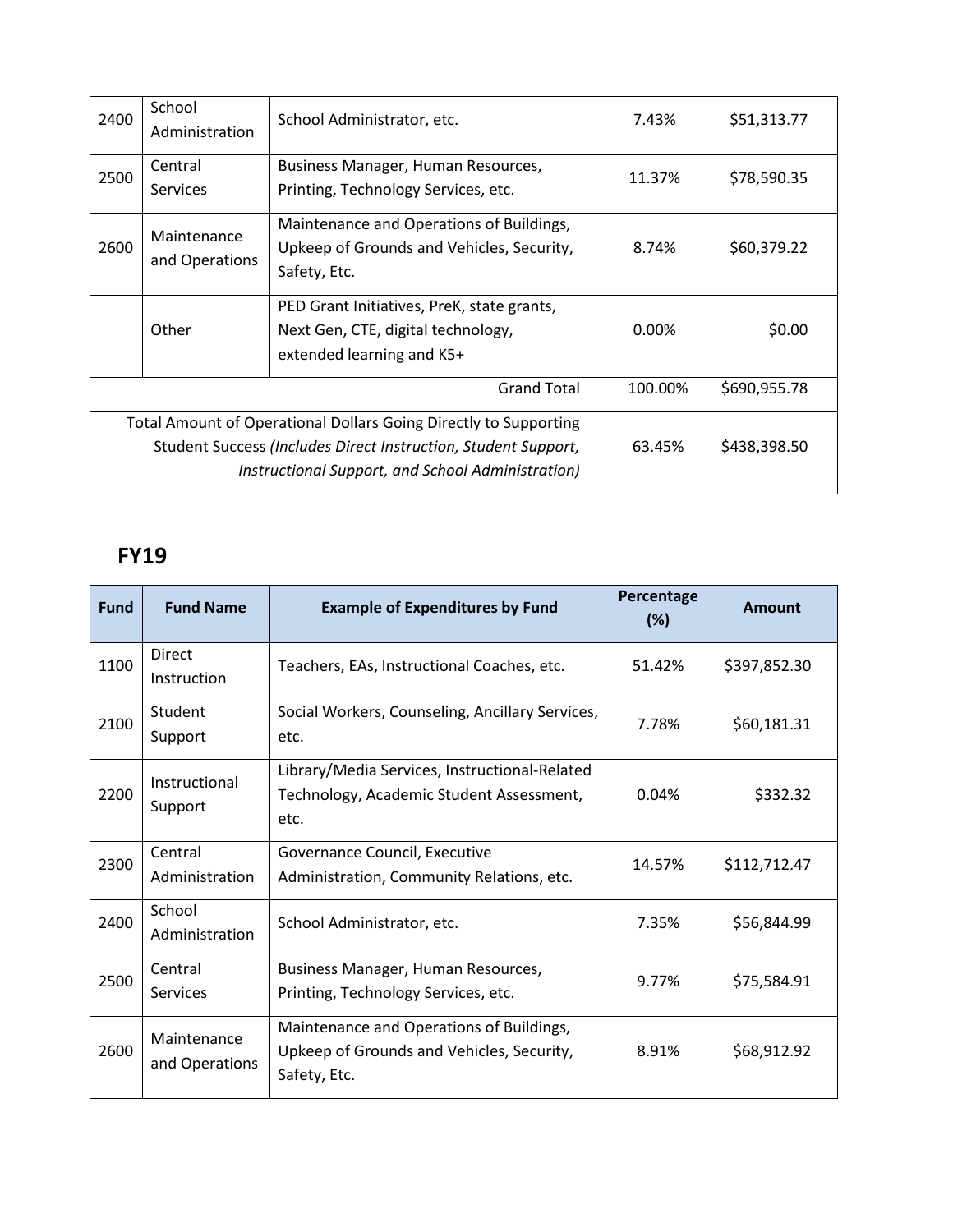| Other                                                                                                                                                                                   | PED Grant Initiatives, PreK, state grants,<br>Next Gen, CTE, digital technology, extended<br>learning and K5+ | .17%    | \$1,281.15   |
|-----------------------------------------------------------------------------------------------------------------------------------------------------------------------------------------|---------------------------------------------------------------------------------------------------------------|---------|--------------|
|                                                                                                                                                                                         | <b>Grand Total</b>                                                                                            | 100.00% | \$773,702.37 |
| Total Amount of Operational Dollars Going Directly to Supporting<br>Student Success (Includes Direct Instruction, Student Support,<br>Instructional Support, and School Administration) |                                                                                                               | 66.59%  | \$515,210.92 |

| <b>Fund</b>                                                                                                                                                                             | <b>Fund Name</b>              | <b>Example of Expenditures by Fund</b>                                                                        | Percentage<br>(%) | <b>Amount</b> |
|-----------------------------------------------------------------------------------------------------------------------------------------------------------------------------------------|-------------------------------|---------------------------------------------------------------------------------------------------------------|-------------------|---------------|
| 1100                                                                                                                                                                                    | Direct<br>Instruction         | Teachers, EAs, Instructional Coaches, etc.                                                                    | 53.45%            | \$436,429.46  |
| 2100                                                                                                                                                                                    | Student<br>Support            | Social Workers, Counseling, Ancillary Services,<br>etc.                                                       | 7.83%             | \$63,898.76   |
| 2200                                                                                                                                                                                    | Instructional<br>Support      | Library/Media Services, Instructional-Related<br>Technology, Academic Student Assessment,<br>etc.             | 0.02%             | \$148.00      |
| 2300                                                                                                                                                                                    | Central<br>Administration     | Governance Council, Executive<br>Administration, Community Relations, etc.                                    | 15.96%            | \$130,303.44  |
| 2400                                                                                                                                                                                    | School<br>Administration      | School Administrator, etc.                                                                                    | 6.94%             | \$56,634.04   |
| 2500                                                                                                                                                                                    | Central<br><b>Services</b>    | Business Manager, Human Resources,<br>Printing, Technology Services, etc.                                     | 8.40%             | \$68,554.30   |
| 2600                                                                                                                                                                                    | Maintenance<br>and Operations | Maintenance and Operations of Buildings,<br>Upkeep of Grounds and Vehicles, Security,<br>Safety, Etc.         | 7.41%             | \$60,525.79   |
|                                                                                                                                                                                         | Other                         | PED Grant Initiatives, PreK, state grants,<br>Next Gen, CTE, digital technology,<br>extended learning and K5+ | $0.00\%$          | \$0.00        |
| <b>Grand Total</b>                                                                                                                                                                      |                               |                                                                                                               | 100.00%           | \$816,493.79  |
| Total Amount of Operational Dollars Going Directly to Supporting<br>Student Success (Includes Direct Instruction, Student Support,<br>Instructional Support, and School Administration) |                               |                                                                                                               | 68.23%            | \$557,110.26  |